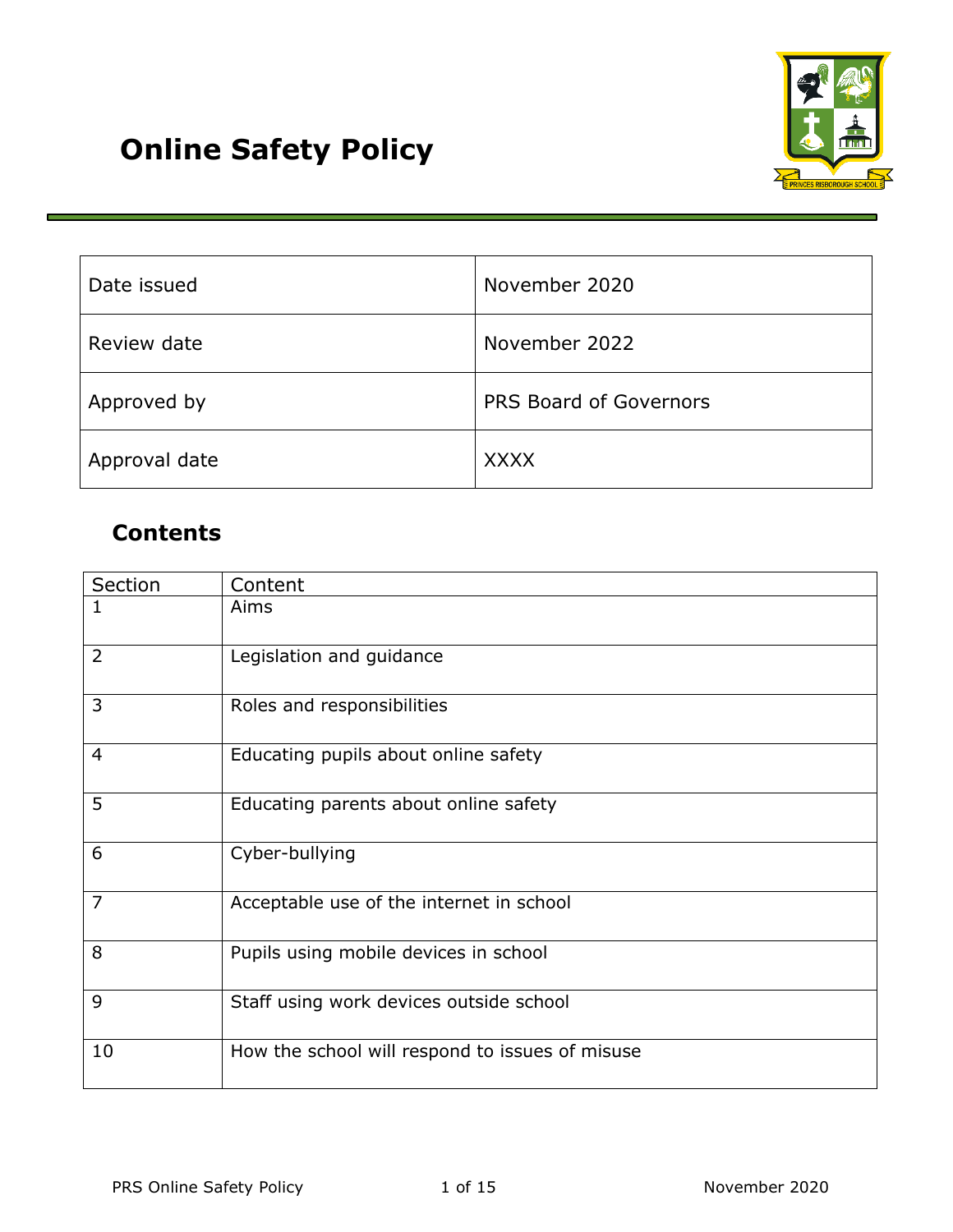| 11 | Training                                                                             |
|----|--------------------------------------------------------------------------------------|
| 12 | Monitoring arrangements                                                              |
| 13 | Links with other policies                                                            |
| 14 | Appendix 1: KS2, KS3 and KS4 acceptable use agreement (pupils and<br>parents/carers) |
| 15 | Appendix 2: acceptable use agreement (staff, governors, volunteers and<br>visitors)  |
| 16 | Appendix 3: online safety training needs - self audit for staff                      |
| 17 | Appendix 4: online safety incident report log 15                                     |
| 18 | Version control                                                                      |



### **1. Aims**

Our school aims to:

- Have robust processes in place to ensure the online safety of pupils, staff, volunteers and governors
- Deliver an effective approach to online safety, which empowers us to protect and educate the whole school community in its use of technology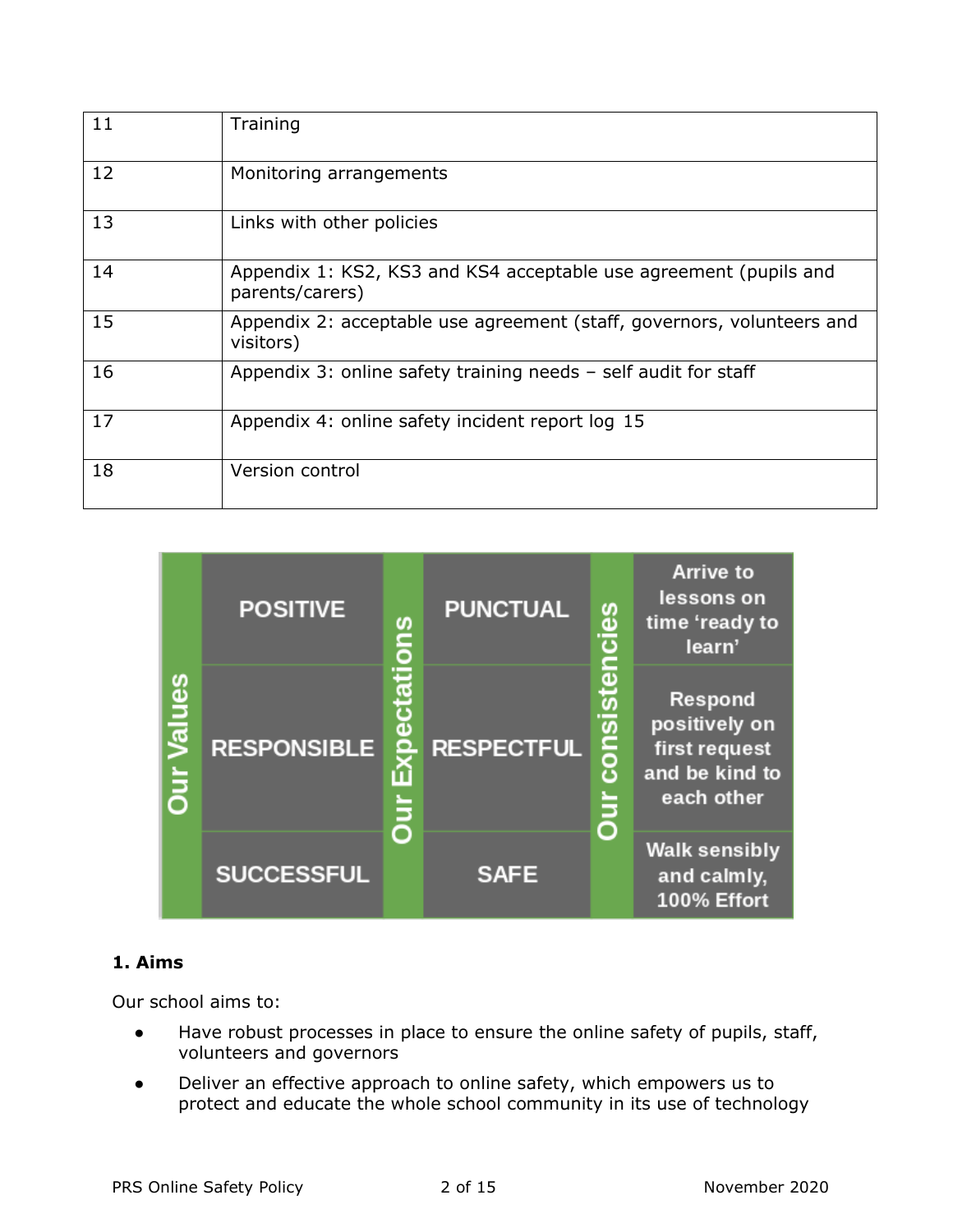<span id="page-2-0"></span>● Establish clear mechanisms to identify, intervene and escalate an incident, where appropriate

### **2. Legislation and guidance**

This policy is based on the Department for Education's (DfE) statutory safeguarding guidance, [Keeping Children Safe in Education,](https://www.gov.uk/government/publications/keeping-children-safe-in-education--2) and its advice for schools on:

- [Teaching online safety in schools](https://www.gov.uk/government/publications/teaching-online-safety-in-schools)
- [Preventing and tackling bullying](https://www.gov.uk/government/publications/preventing-and-tackling-bullying) and [cyber-bullying: advice for](https://www.gov.uk/government/publications/preventing-and-tackling-bullying)  [Headteachers and school staff](https://www.gov.uk/government/publications/preventing-and-tackling-bullying)
- [Relationships and sex education](https://www.gov.uk/government/publications/relationships-education-relationships-and-sex-education-rse-and-health-education)
- [Searching, screening and confiscation](https://www.gov.uk/government/publications/searching-screening-and-confiscation)

It also refers to the Department's guidance on [protecting children from](https://www.gov.uk/government/publications/protecting-children-from-radicalisation-the-prevent-duty)  [radicalisation.](https://www.gov.uk/government/publications/protecting-children-from-radicalisation-the-prevent-duty)

It reflects existing legislation, including but not limited to the [Education Act 1996](https://www.legislation.gov.uk/ukpga/1996/56/contents) (as amended), the [Education and Inspections Act 2006](https://www.legislation.gov.uk/ukpga/2006/40/contents) and the [Equality Act 2010.](https://www.legislation.gov.uk/ukpga/2010/15/contents) In addition, it reflects the [Education Act 2011,](http://www.legislation.gov.uk/ukpga/2011/21/contents/enacted) which has given teachers stronger powers to tackle cyber-bullying by, if necessary, searching for and deleting inappropriate images or files on pupils' electronic devices where they believe there is a 'good reason' to do so.

Maintained schools and academies that follow the National Curriculum

#### [Secondary national curriculum](https://assets.publishing.service.gov.uk/government/uploads/system/uploads/attachment_data/file/840002/Secondary_national_curriculum_corrected_PDF.pdf)

The policy also takes into account the National Curriculum computing programmes of study.

Pg 86 of the national curriculum - Computing

- **1. 'understand a range of ways to use technology safely, respectfully, responsibly and**
- **2. securely, including protecting their online identity and privacy; recognise inappropriate**
- **3. content, contact and conduct and know how to report concerns'**

#### **3. Roles and responsibilities**

#### **3.1 The governing board**

The governing board has overall responsibility for monitoring this policy and holding the Headteacher to account for its implementation.

The governing board will co-ordinate regular meetings with appropriate staff to discuss online safety, and monitor online safety logs as provided by the designated safeguarding lead (DSL).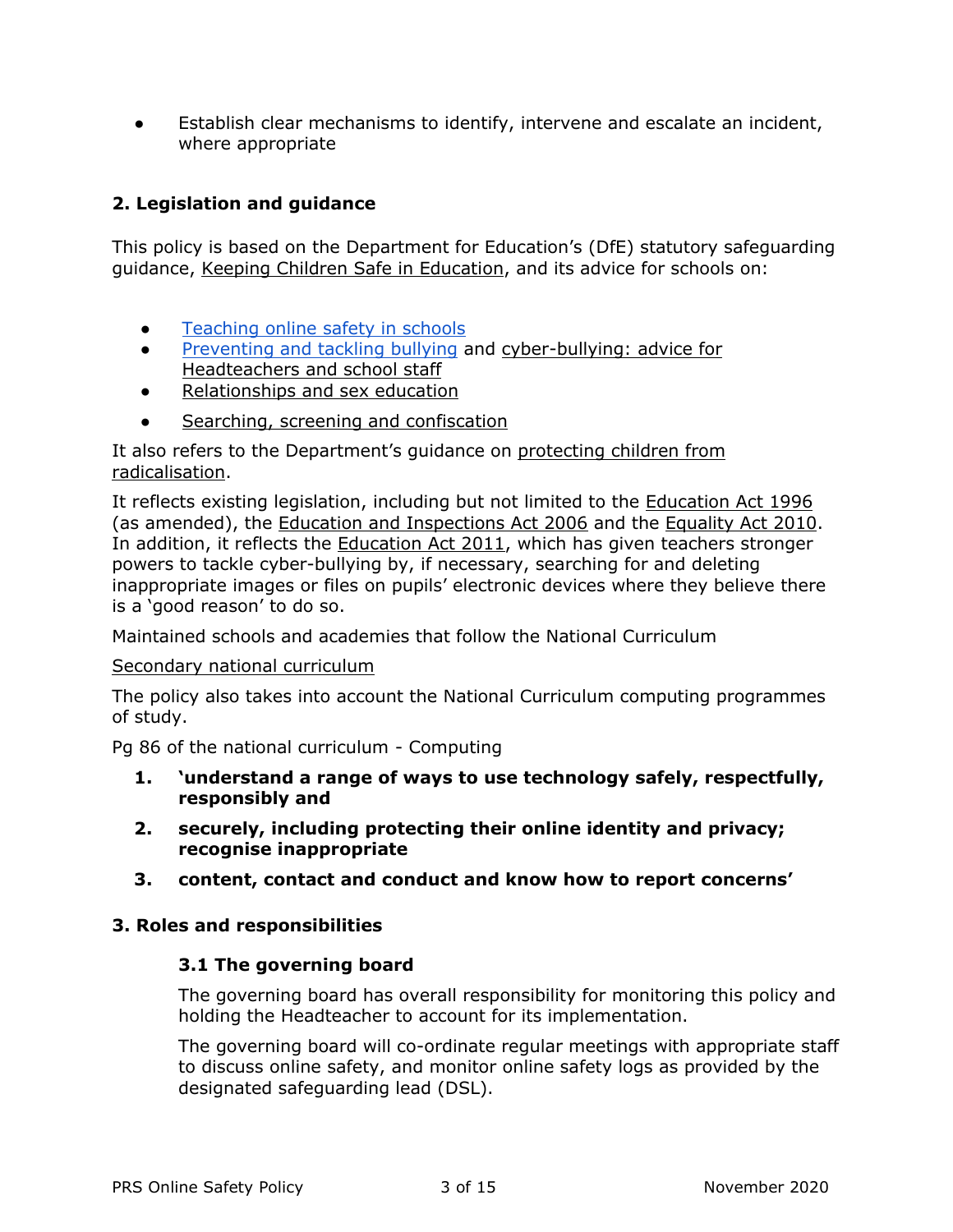The governor who oversees online safety is Mrs Vic Shenton [\(gov\\_vshenton@prsbucks.com\)](mailto:gov_vshenton@prsbucks.com) nominated safeguarding guarding governor

All governors will:

- Ensure that they have read and understand this policy
- Agree and adhere to the terms on acceptable use of the school's ICT systems and the internet (appendix 3)

### **3.2 The Headteacher**

The Headteacher is responsible for ensuring that staff understand this policy, and that it is being implemented consistently throughout the school.

### **3.3 The designated safeguarding lead**

Details of the school's DSL and additional DSL's are set out in our child protection and safeguarding policy as well in relevant job descriptions.

| Designated Safeguarding Lead (DSL)         | Mr Mike Durose - Assistant<br>Headteacher (01844) 345496 ext 3432<br>(mdurose@prsbucks.com)               |
|--------------------------------------------|-----------------------------------------------------------------------------------------------------------|
| Additional Designated Safeguarding<br>Lead | Mrs Sue Hine - Pastoral Support<br>Manager (01844) 345496 ext 3108<br>(shine@prsbucks.com)                |
| Additional Designated Safeguarding<br>Lead | Miss Vicky Bennell -<br>Raising Achievement Officer<br>(01844) 345496 ext 3109<br>(vbennell@prsbucks.com) |
| Additional Designated Safeguarding<br>Lead | Mr Darren Toovey - Raising<br>Achievement Officer (01844) 345496<br>ext 3110 (dtoovey@prsbucks.com)       |
| Additional Designated Safeguarding<br>Lead | Mrs Linda Williams Learning Support<br>Manager (01844) 345496 ext 3478<br><u>(Iwilliams@prsbucks.com)</u> |

The DSL takes lead responsibility for online safety in school, in particular:

- Supporting the Headteacher in ensuring that staff understand this policy and that it is being implemented consistently throughout the school
- Working with the Headteacher, ICT manager and other staff, as necessary, to address any online safety issues or incidents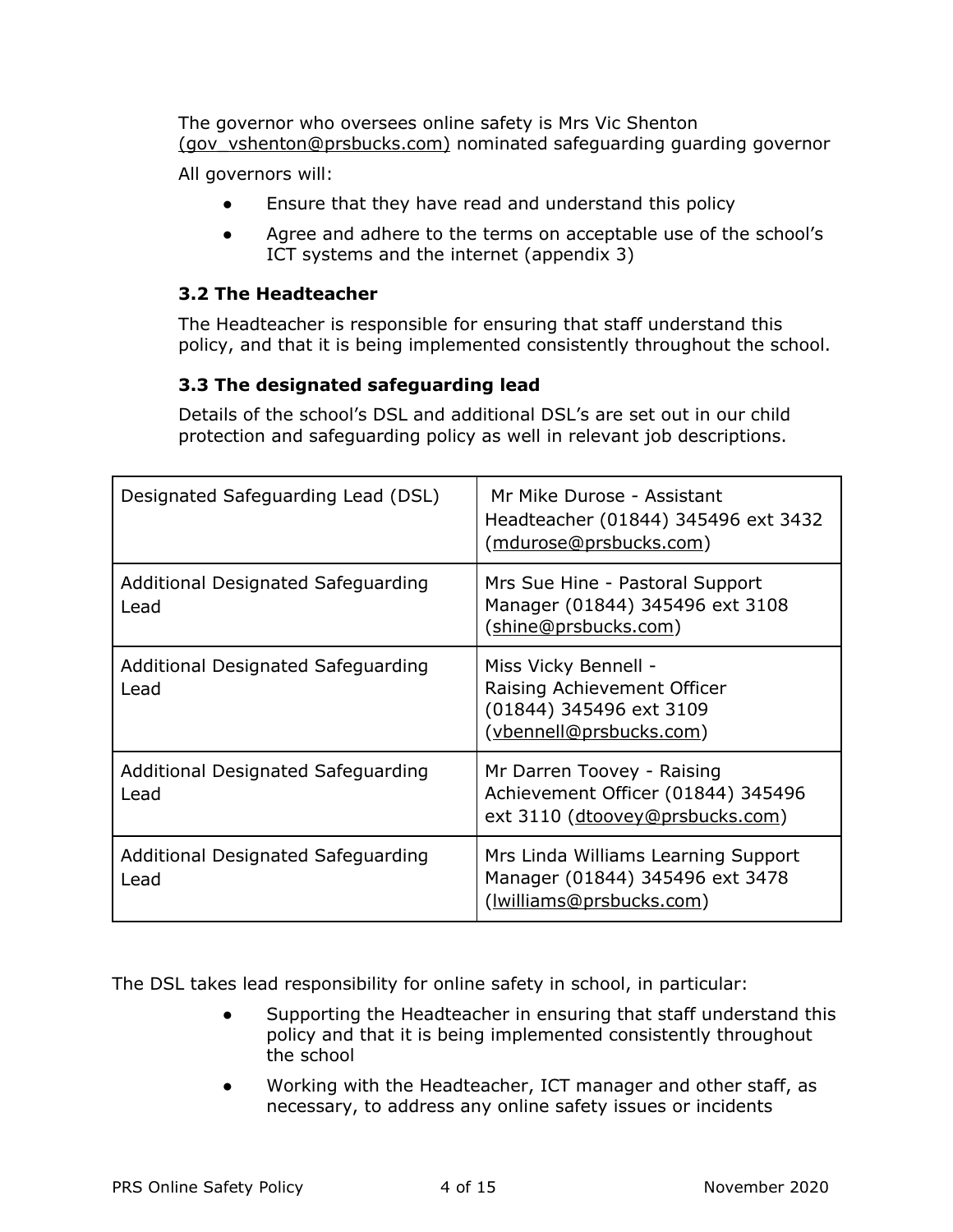- Ensuring that any online safety incidents are logged (see appendix 5) and dealt with appropriately in line with this policy
- Ensuring that any incidents of cyber-bullying are logged and dealt with appropriately in line with the school behaviour policy
- Updating and delivering staff training on online safety (appendix 4 contains a self-audit for staff on online safety training needs)
- Liaising with other agencies and/or external services if necessary
- Providing regular reports on online safety in school to the headteacher and/or governing board

This list is not intended to be exhaustive.

### **3.4 The ICT manager**

The ICT manager is responsible for:

- Putting in place appropriate filtering and monitoring systems, which are updated on a regular basis and keep pupils safe from potentially harmful and inappropriate content and contact online while at school, including terrorist and extremist material
- Ensuring that the school's ICT systems are secure and protected against viruses and malware, and that such safety mechanisms are updated regularly
- Conducting a full security check and monitoring the school's ICT systems on a weekly basis
- Blocking access to potentially dangerous sites and, where possible, preventing the downloading of potentially dangerous files
- Ensuring that any online safety incidents are logged (see appendix 5) and dealt with appropriately in line with this policy
- Ensuring that any incidents of cyber-bullying are dealt with appropriately in line with the school behaviour policy

This list is not intended to be exhaustive.

### **3.5 All staff and volunteers**

All staff, including contractors and agency staff, and volunteers are responsible for:

- Maintaining an understanding of this policy
- Implementing this policy consistently
- Agreeing and adhering to the terms on acceptable use of the school's ICT systems and the internet (appendix 3), and ensuring that pupils follow the school's terms on acceptable use (appendices 1 and 2)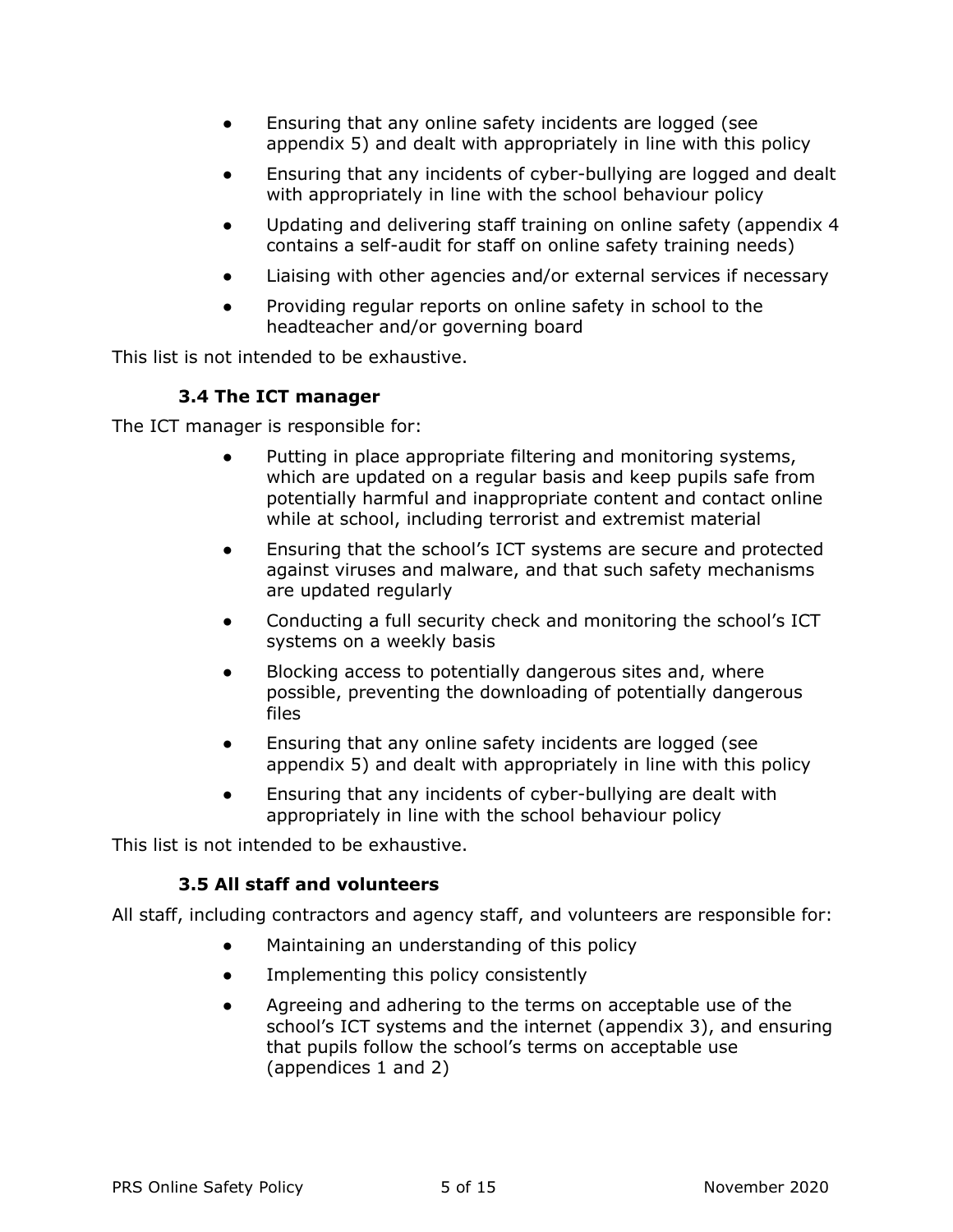- Working with the DSL to ensure that any online safety incidents are logged (see appendix 5) and dealt with appropriately in line with this policy
- Ensuring that any incidents of cyber-bullying are dealt with appropriately in line with the school behaviour policy

This list is not intended to be exhaustive.

### **3.6 Parents**

Parents are expected to:

- Notify a member of staff or the headteacher of any concerns or queries regarding this policy
- Ensure their child has read, understood and agreed to the terms on acceptable use of the school's ICT systems and internet (appendices 1 and 2) Parents can seek further guidance on keeping children safe online from the following organisations and websites:
	- o What are the issues? [UK Safer Internet Centre](https://www.saferinternet.org.uk/advice-centre/parents-and-carers/what-are-issues)
	- o Hot topics [Childnet International](http://www.childnet.com/parents-and-carers/hot-topics)
	- o Parent factsheet [Childnet International](https://www.childnet.com/resources/parents-and-carers-resource-sheet)

### **3.7 Visitors and members of the community**

<span id="page-5-0"></span>Visitors and members of the community who use the school's ICT systems or internet will be made aware of this policy, when relevant, and expected to read and follow it. If appropriate, they will be expected to agree to the terms on acceptable use (appendix 3).

### **4. Educating pupils about online safety**

Pupils will be taught about online safety as part of the curriculum:

The text below is taken from the [National Curriculum computing programmes of](https://www.gov.uk/government/publications/national-curriculum-in-england-computing-programmes-of-study/national-curriculum-in-england-computing-programmes-of-study)  [study.](https://www.gov.uk/government/publications/national-curriculum-in-england-computing-programmes-of-study/national-curriculum-in-england-computing-programmes-of-study)

At Princes Risborough Secondary School

In **Key Stage 3**, pupils will be taught to:

- Understand a range of ways to use technology safely, respectfully, responsibly and securely, including protecting their online identity and privacy
- Recognise inappropriate content, contact and conduct, and know how to report concerns

Pupils in **Key Stage 4** will be taught: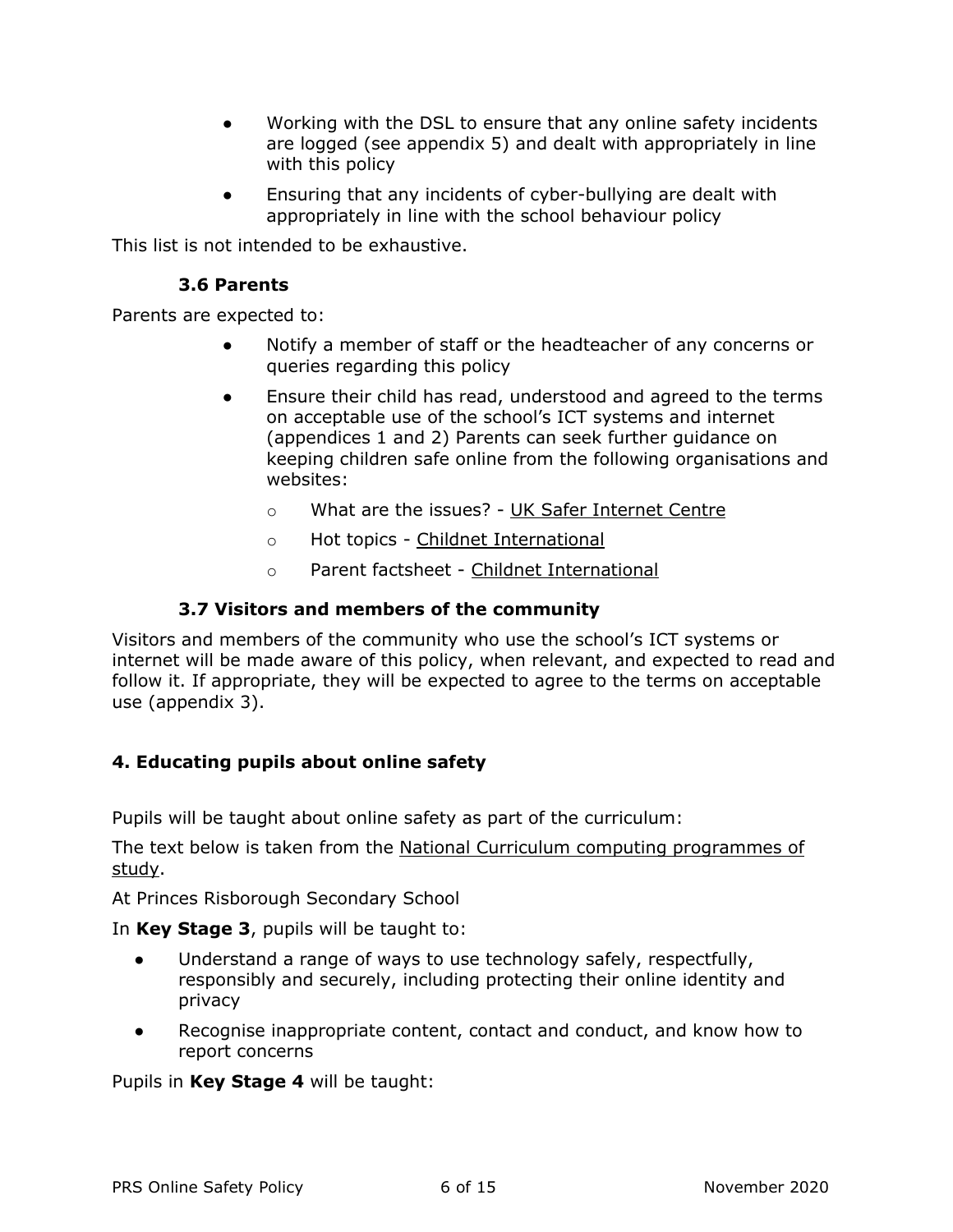- To understand how changes in technology affect safety, including new ways to protect their online privacy and identity
- How to report a range of concerns

#### *By the end of secondary school, they will know:*

- *Their rights, responsibilities and opportunities online, including that the same expectations of behaviour apply in all contexts, including online*
- *About online risks, including that any material someone provides to another has the potential to be shared online and the difficulty of removing potentially compromising material placed online*
- *Not to provide material to others that they would not want shared further and not to share personal material which is sent to them*
- *What to do and where to get support to report material or manage issues online*
- *The impact of viewing harmful content*
- *That specifically sexually explicit material (e.g. pornography) presents a distorted picture of sexual behaviours, can damage the way people see themselves in relation to others and negatively affect how they behave towards sexual partners*
- *That sharing and viewing indecent images of children (including those created by children) is a criminal offence which carries severe penalties including jail*
- *How information and data is generated, collected, shared and used online*
- *How to identify harmful behaviours online (including bullying, abuse or harassment) and how to report, or find support, if they have been affected by those behaviours*

The safe use of social media and the internet will also be covered in other subjects where relevant.

<span id="page-6-0"></span>The school will use assemblies to raise pupils' awareness of the dangers that can be encountered online and may also invite speakers to talk to pupils about this.

### **5. Educating parents about online safety**

The school will raise parents' awareness of internet safety in letters or other communications home, and in information via our website. This policy will also be shared with parents. [http://www.princesrisborough.bucks.sch.uk/Parents/Cyber-](http://www.princesrisborough.bucks.sch.uk/Parents/Cyber-Safety/)[Safety/](http://www.princesrisborough.bucks.sch.uk/Parents/Cyber-Safety/)

Online safety may also be covered during parents' evenings.

If parents have any queries or concerns in relation to online safety, these should be raised in the first instance with the headteacher and/or the DSL.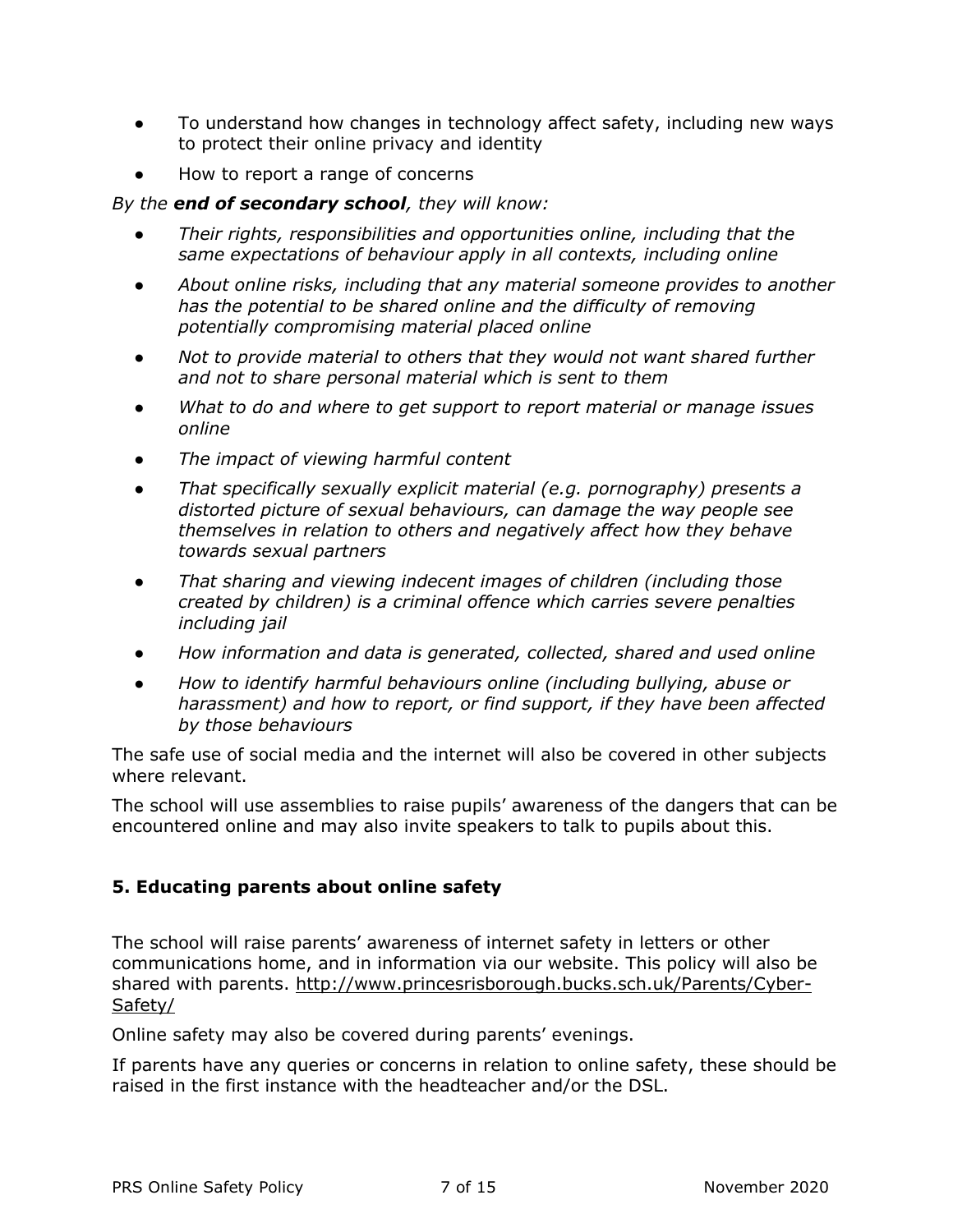<span id="page-7-0"></span>Concerns or queries about this policy can be raised with any member of staff or the headteacher.

### **6. Cyber-bullying**

### **6.1 Definition**

Cyber-bullying takes place online, such as through social networking sites, messaging apps or gaming sites. Like other forms of bullying, it is the repetitive, intentional harming of one person or group by another person or group, where the relationship involves an imbalance of power. (See also the school behaviour policy.)

### **6.2 Preventing and addressing cyber-bullying**

To help prevent cyber-bullying, we will ensure that pupils understand what it is and what to do if they become aware of it happening to them or others. We will ensure that pupils know how they can report any incidents and are encouraged to do so, including where they are a witness rather than the victim.

The school will actively discuss cyber-bullying with pupils, explaining the reasons why it occurs, the forms it may take and what the consequences can be. Tutors will discuss cyber-bullying with their tutor groups, and the issue will be addressed in assemblies.

Teaching staff are also encouraged to find opportunities to use aspects of the curriculum to cover cyber-bullying. This includes personal, social, health and economic (PSHE) education, and other subjects where appropriate.

All staff, governors and volunteers (where appropriate) receive training on cyber-bullying, its impact and ways to support pupils, as part of safeguarding training (see section 11 for more detail).

The school also sends information/leaflets on cyber-bullying to parents so that they are aware of the signs, how to report it and how they can support children who may be affected.

In relation to a specific incident of cyber-bullying, the school will follow the processes set out in the school behaviour policy. Where illegal, inappropriate or harmful material has been spread among pupils, the school will use all reasonable endeavours to ensure the incident is contained.

The DSL will consider whether the incident should be reported to the police if it involves illegal material, and will work with external services if it is deemed necessary to do so.

### **6.3 Examining electronic devices**

School staff have the specific power under the Education and Inspections Act 2006 (which has been increased by the Education Act 2011) to search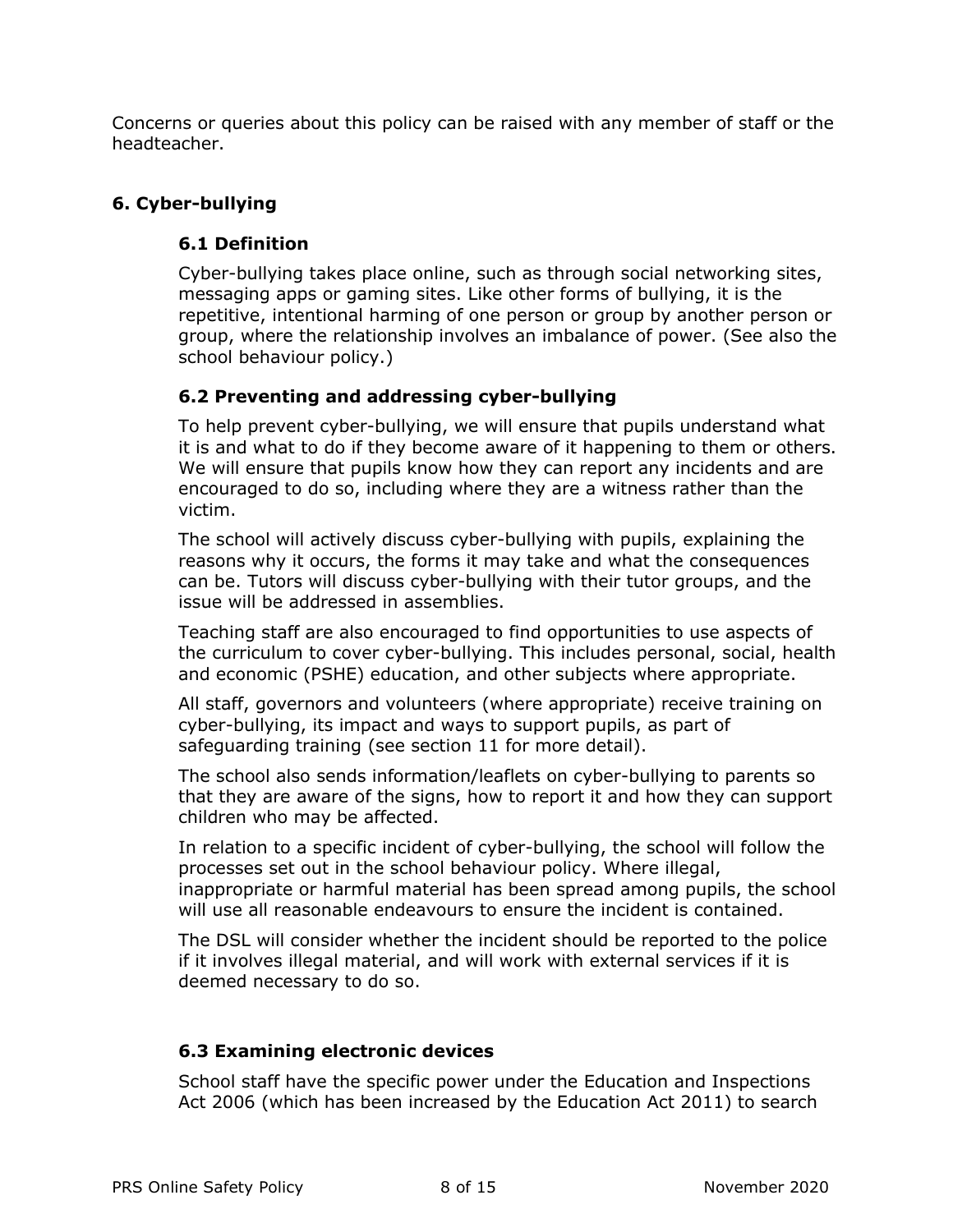for and, if necessary, delete inappropriate images or files on pupils' electronic devices, including mobile phones, iPads and other tablet devices, where they believe there is a 'good reason' to do so.

When deciding whether there is a good reason to examine or erase data or files on an electronic device, staff must reasonably suspect that the data or file in question has been, or could be, used to:

- Cause harm, and/or
- Disrupt teaching, and/or
- Break any of the school rules

If inappropriate material is found on the device, it is up to the staff member in conjunction with the DSL or other member of the senior leadership team to decide whether they should:

- Delete that material, or
- Retain it as evidence (of a criminal offence or a breach of school discipline), and/or
- Report it to the police

Any searching of pupils will be carried out in line with the DfE's latest guidance on [screening, searching and confiscation.](https://www.gov.uk/government/publications/searching-screening-and-confiscation)

<span id="page-8-0"></span>Any complaints about searching for or deleting inappropriate images or files on pupils' electronic devices will be dealt with through the school complaints procedure.

### **7. Acceptable use of the internet in school**

All pupils, parents, staff, volunteers and governors are expected to sign an agreement regarding the acceptable use of the school's ICT systems and the internet (appendices 1-3). Visitors will be expected to read and agree to the school's terms on acceptable use if relevant.

Use of the school's internet must be for educational purposes only, or for the purpose of fulfilling the duties of an individual's role.

We will monitor the websites visited by pupils, staff, volunteers, governors and visitors (where relevant) to ensure they comply with the above.

<span id="page-8-1"></span>More information is set out in the acceptable use agreements in appendices 1, 2 and 3.

### **8. Pupils using mobile devices in school**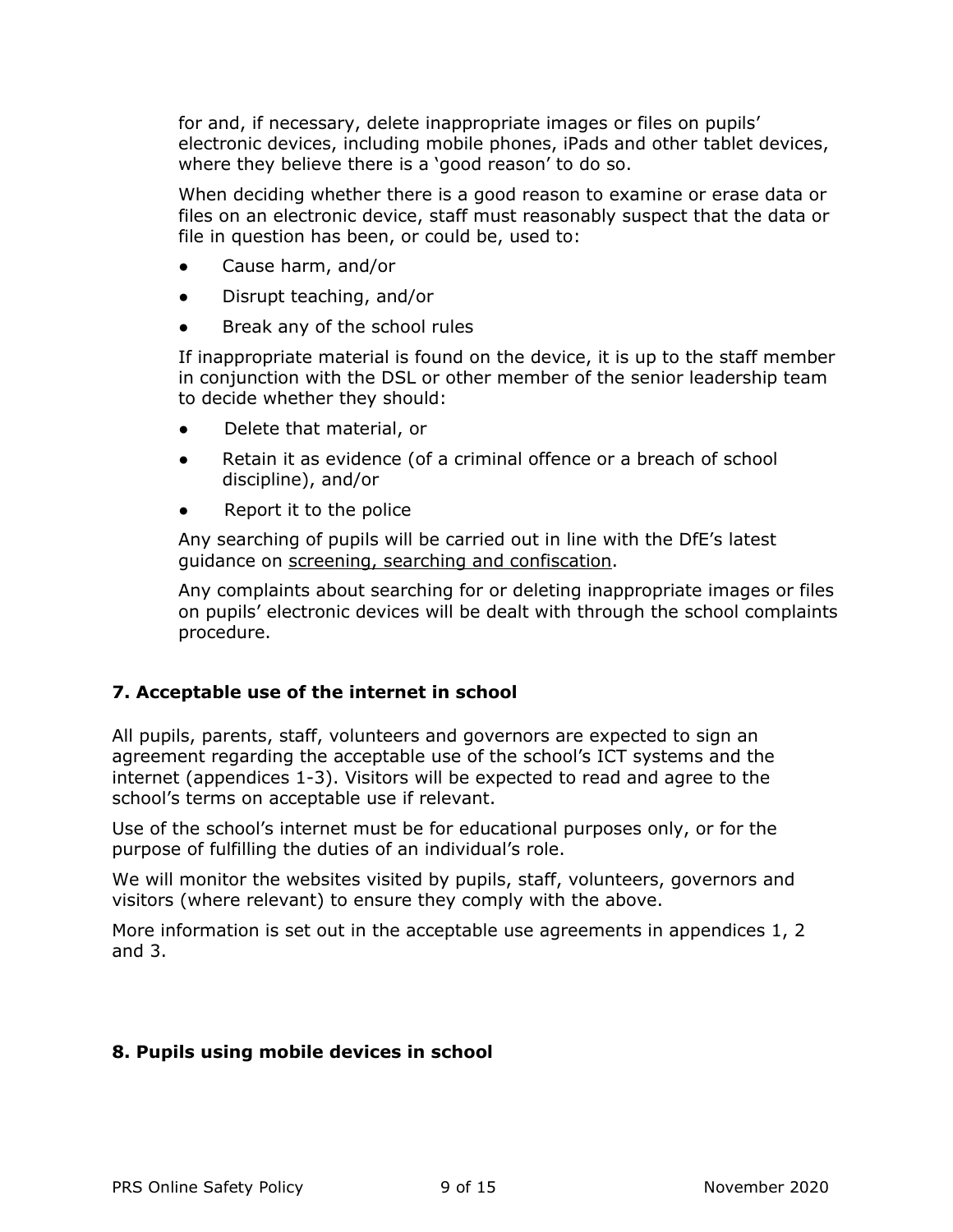Pupils are not permitted to have them visible in school. The term 'gate to gate' means they should be turned on silent as they enter the school gates and then stay on silent and not visible until they leave the school gates.

Students caught with a mobile phone-

1st offence  $=$  Confiscated until the end of the day and behaviour point added.

2nd offence = Confiscated and parent/carer will have to pick up. Points added.

All phones to go to the Attendance Officer located in the HOY office.

### **9. Staff using work devices outside school**

Staff members using a work device outside school must not install any unauthorised software on the device and must not use the device in any way which would violate the school's terms of acceptable use, as set out in appendix 3.

Staff must ensure that their work device is secure and password-protected, and that they do not share their password with others. They must take all reasonable steps to ensure the security of their work device when using it outside school. Any USB devices containing data relating to the school must be encrypted.

If staff have any concerns over the security of their device, they must seek advice from the ICT manager.

<span id="page-9-0"></span>Work devices must be used solely for work activities.

#### **10. How the school will respond to issues of misuse**

Where a pupil misuses the school's ICT systems or internet, we will follow the procedures set out in our policies on behaviour and student technology use policies. The action taken will depend on the individual circumstances, nature and seriousness of the specific incident, and will be proportionate.

Where a staff member misuses the school's ICT systems or the internet, or misuses a personal device where the action constitutes misconduct, the matter will be dealt with in accordance with the staff code of conduct The action taken will depend on the individual circumstances, nature and seriousness of the specific incident.

<span id="page-9-1"></span>The school will consider whether incidents which involve illegal activity or content, or otherwise serious incidents, should be reported to the police.

#### **11. Training**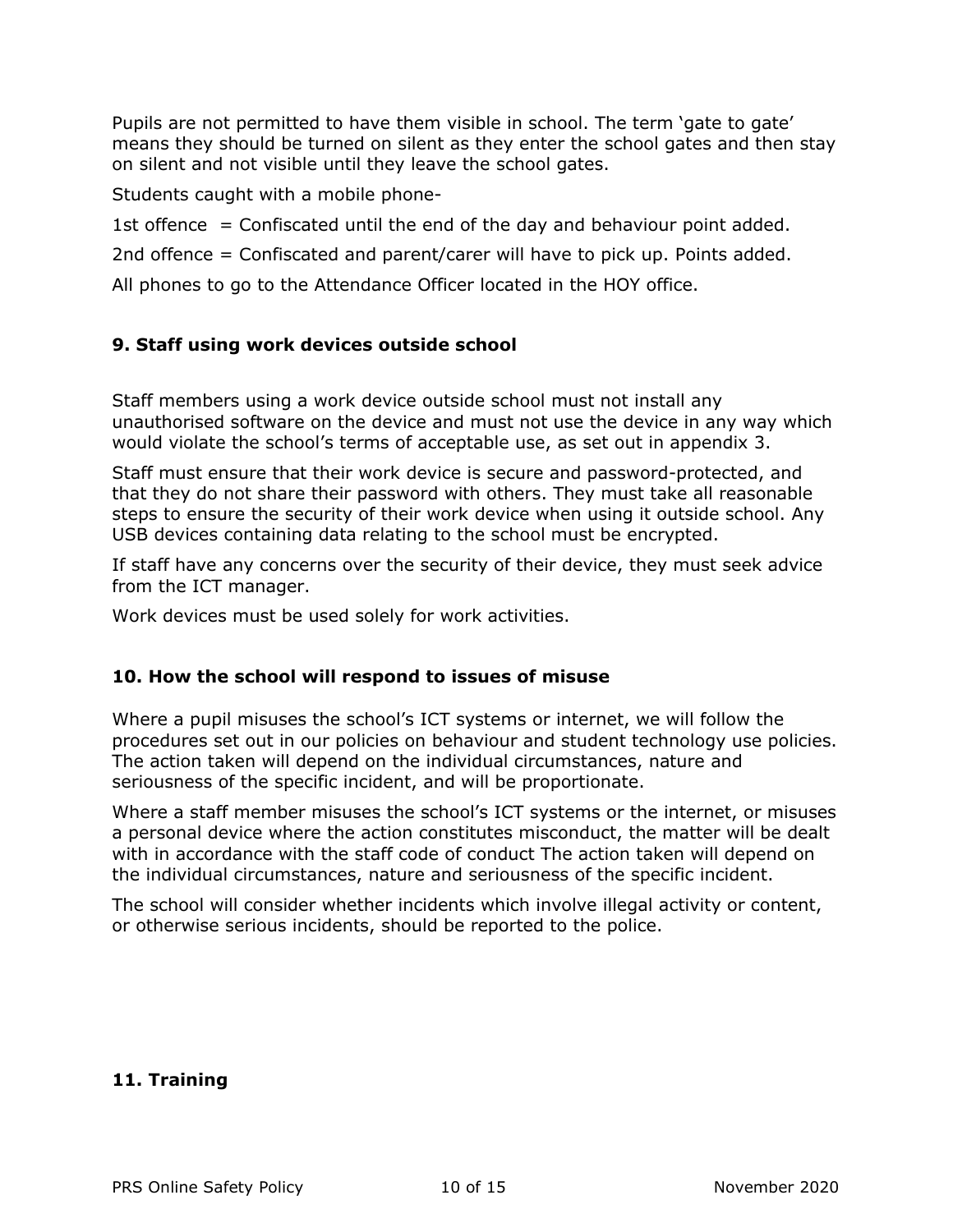All new staff members will receive training, as part of their induction, on safe internet use and online safeguarding issues including cyber-bullying and the risks of online radicalisation.

All staff members will receive refresher training at least once each academic year as part of safeguarding training, as well as relevant updates as required (for example through emails, e-bulletins and staff meetings).

The DSL and additional DSL's will undertake child protection and safeguarding training, which will include online safety, at least every 2 years. They will also update their knowledge and skills on the subject of online safety at regular intervals, and at least annually.

Governors will receive training on safe internet use and online safeguarding issues as part of their safeguarding training.

Volunteers will receive appropriate training and updates, if applicable.

<span id="page-10-0"></span>More information about safeguarding training is set out in our child protection and safeguarding policy.

### **12. Monitoring arrangements**

The DSL logs behaviour and safeguarding issues related to online safety. An incident report log can be found in appendix 5.

<span id="page-10-1"></span>This policy will be reviewed annually by the M.Durose Assistant Headteacher. At every review, the policy will be shared with the governing board.

### **13. Links with other policies**

This online safety policy is linked to our:

- Child protection and safeguarding policy
- Behaviour policy
- Staff disciplinary procedures
- Data protection policy and privacy notices
- Complaints procedure
- Technology usage policy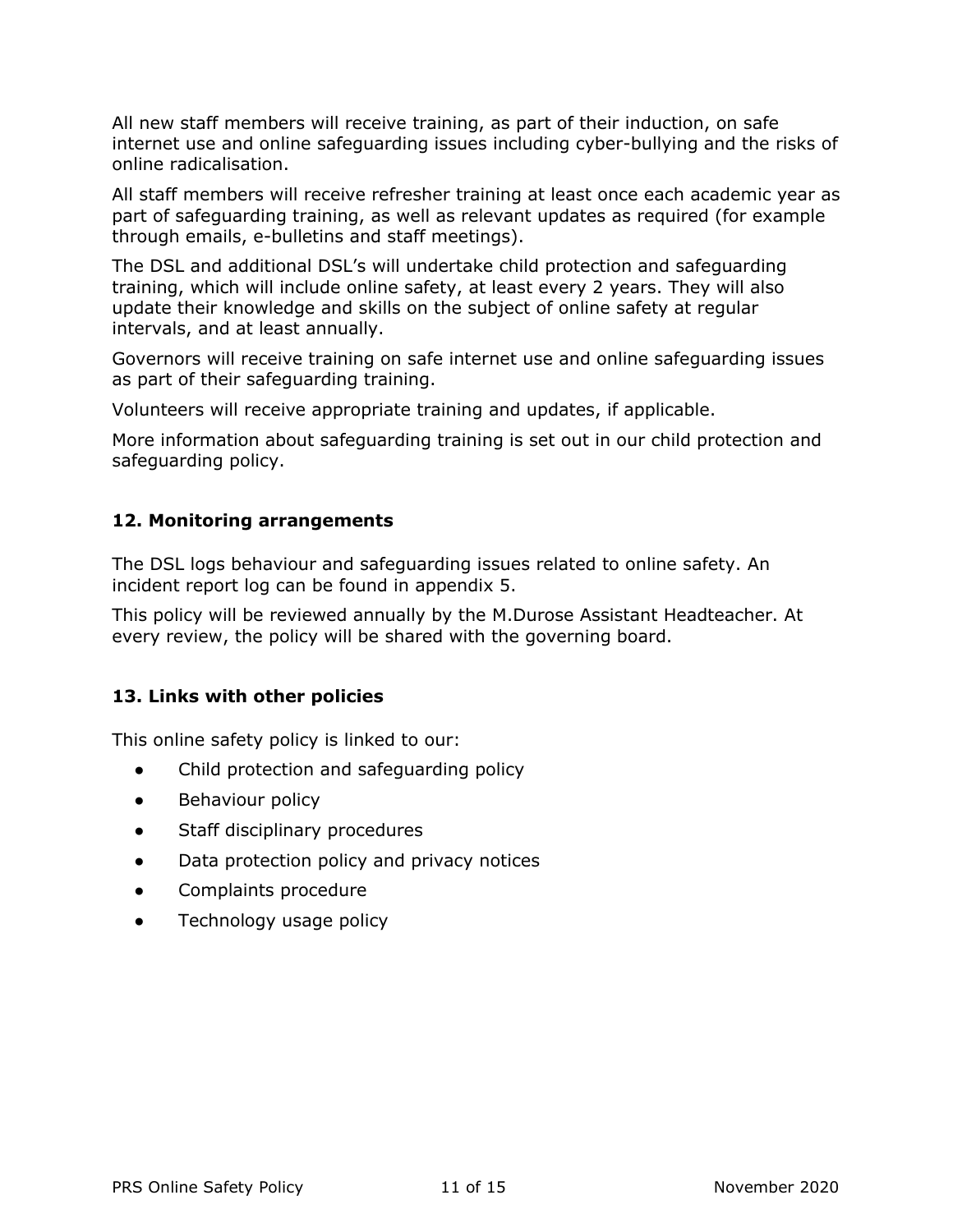### <span id="page-11-0"></span>**14. Appendix 1: Princes Risborough acceptable use agreement (pupils and parents/carers)**

ACCEPTABLE USE OF THE SCHOOL'S ICT SYSTEMS AND INTERNET: AGREEMENT FOR PUPILS AND PARENTS/CARERS

### **Name of pupil:**

### **I will read and follow the rules in the acceptable use agreement policy When I use the school's ICT systems (like computers) and get onto the internet in school I will:**

- ●Always use the school's ICT systems and the internet responsibly and for educational purposes only
- Only use them when a teacher is present, or with a teacher's permission
- ●Keep my username and passwords safe and not share these with others
- ●Keep my private information safe at all times and not give my name, address or telephone number to anyone without the permission of my teacher or parent/carer
- Tell a teacher (or sensible adult) immediately if I find any material which might upset, distress or harm me or others
- ●Always log off or shut down a computer when I'm finished working on it

### **I will not:**

- ●Access any inappropriate websites including: social networking sites, chat rooms and gaming sites unless my teacher has expressly allowed this as part of a learning activity
- Open any attachments in emails, or follow any links in emails, without first checking with a teacher
- Use any inappropriate language when communicating online, including in emails
- Log in to the school's network using someone else's details
- ●Arrange to meet anyone offline without first consulting my parent/carer, or without adult supervision

#### **If I bring a personal mobile phone or other personal electronic device into school:**

- I will switch it to silence as I enter the school gates and it will not be visible until I leave the school gates
- I will use it responsibly, and will not access any inappropriate websites or other inappropriate material or use inappropriate language when communicating online

#### **I agree that the school will monitor the websites I visit and that there will be consequences if I don't follow the rules.**

### **Signed (pupil): Date:**

**Parent/carer's agreement:** I agree that my child can use the school's ICT systems and internet when appropriately supervised by a member of school staff. I agree to the conditions set out above for pupils using the school's ICT systems and internet, and for using personal electronic devices in school, and will make sure my child understands these.

| Signed (parent/carer): | Date: |
|------------------------|-------|
|------------------------|-------|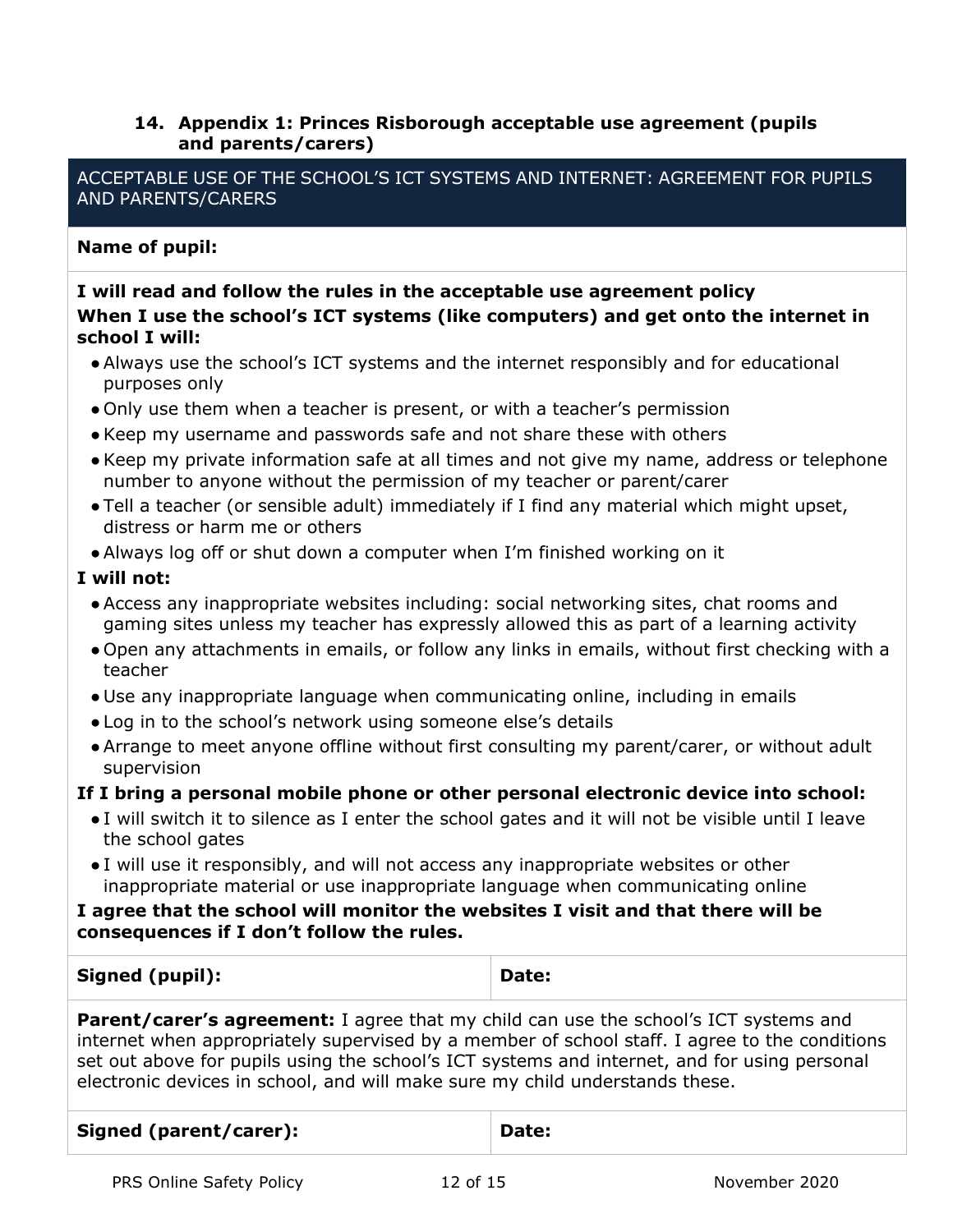### <span id="page-12-0"></span>**15. Appendix 2: acceptable use agreement (staff, governors, volunteers and visitors)**

### ACCEPTABLE USE OF THE SCHOOL'S ICT SYSTEMS AND INTERNET: AGREEMENT FOR STAFF, GOVERNORS,VOLUNTEERS AND VISITORS

#### **Name of staff member/governor/volunteer/visitor:**

#### **When using the school's ICT systems and accessing the internet in school, or outside school on a work device (if applicable), I will not:**

- ●Access, or attempt to access inappropriate material, including but not limited to material of a violent, criminal or pornographic nature (or create, share, link to or send such material)
- Use them in any way which could harm the school's reputation
- ●Access social networking sites or chat rooms
- Use any improper language when communicating online, including in emails or other messaging services
- Install any unauthorised software, or connect unauthorised hardware or devices to the school's network
- Share my password with others or log in to the school's network using someone else's details
- Take photographs of pupils without checking with teachers first
- ●Share confidential information about the school, its pupils or staff, or other members of the community
- ●Access, modify or share data I'm not authorised to access, modify or share
- Promote private businesses, unless that business is directly related to the school

I will only use the school's ICT systems and access the internet in school, or outside school on a work device, for educational purposes or for the purpose of fulfilling the duties of my role.

I agree that the school will monitor the websites I visit and my use of the school's ICT facilities and systems.

I will take all reasonable steps to ensure that work devices are secure and passwordprotected when using them outside school, and keep all data securely stored in accordance with this policy and the school's data protection policy.

I will let the designated safeguarding lead (DSL) and ICT manager know if a pupil informs me they have found any material which might upset, distress or harm them or others, and will also do so if I encounter any such material.

I will always use the school's ICT systems and internet responsibly, and ensure that pupils in my care do so too.

#### <span id="page-12-1"></span>**Signed (staff member/governor/volunteer/visitor): Date:**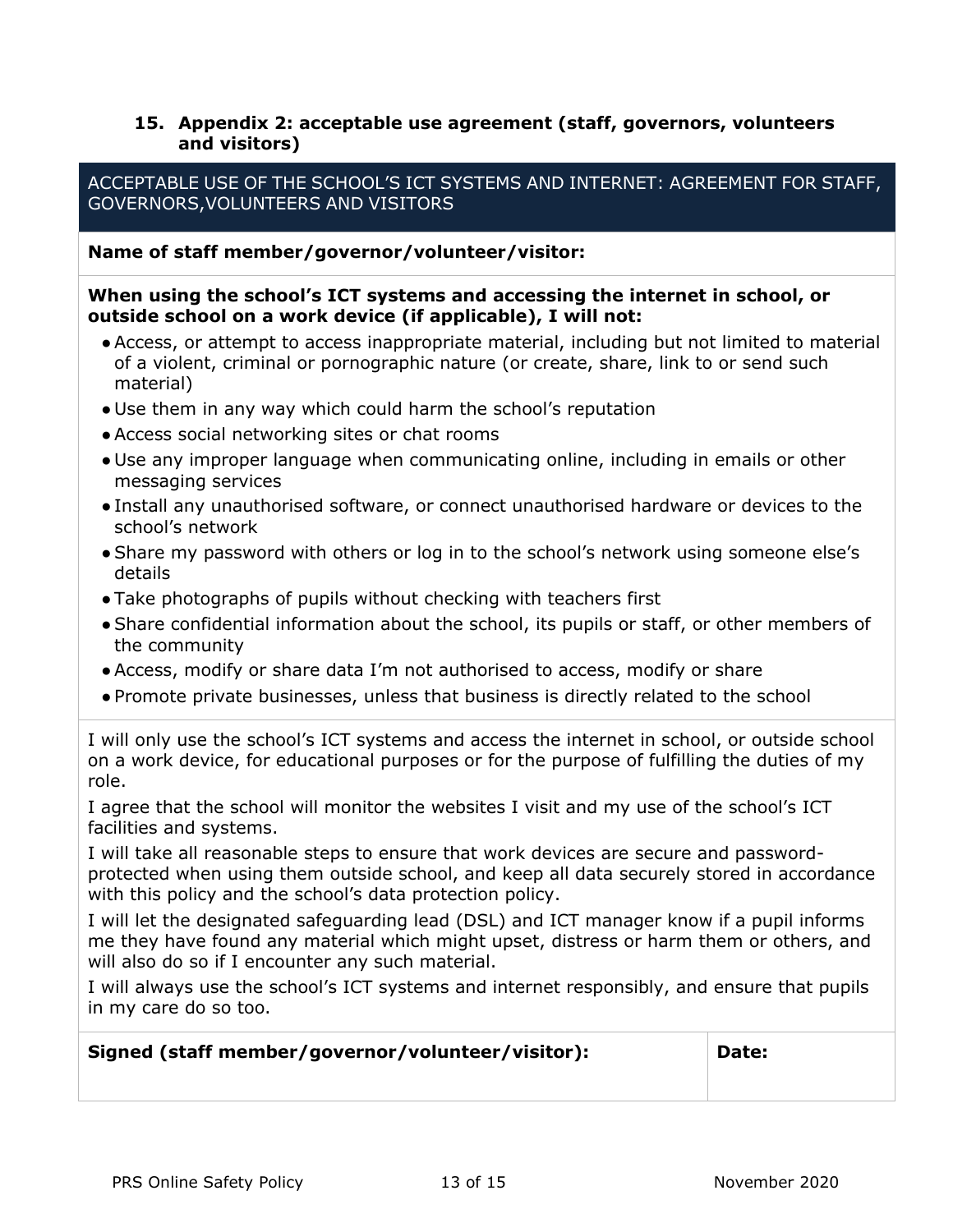# <span id="page-13-0"></span>**16. Appendix 3: online safety training needs – self audit for staff**

| ONLINE SAFETY TRAINING NEEDS AUDIT                                                                               |                                       |  |
|------------------------------------------------------------------------------------------------------------------|---------------------------------------|--|
| Name of staff member/volunteer:                                                                                  | Date:                                 |  |
| Question                                                                                                         | Yes/No (add comments if<br>necessary) |  |
| Do you know the name of the person who<br>has lead responsibility for online safety in<br>school?                |                                       |  |
| Do you know what you must do if a pupil<br>approaches you with a concern or issue?                               |                                       |  |
| Are you familiar with the school's<br>acceptable use agreement for staff,<br>volunteers, governors and visitors? |                                       |  |
| Are you familiar with the school's<br>acceptable use agreement for pupils and<br>parents?                        |                                       |  |
| Do you regularly change your password for<br>accessing the school's ICT systems?                                 |                                       |  |
| Are you familiar with the school's approach<br>to tackling cyber-bullying?                                       |                                       |  |
| Are there any areas of online safety in<br>which you would like training/further<br>training?                    |                                       |  |